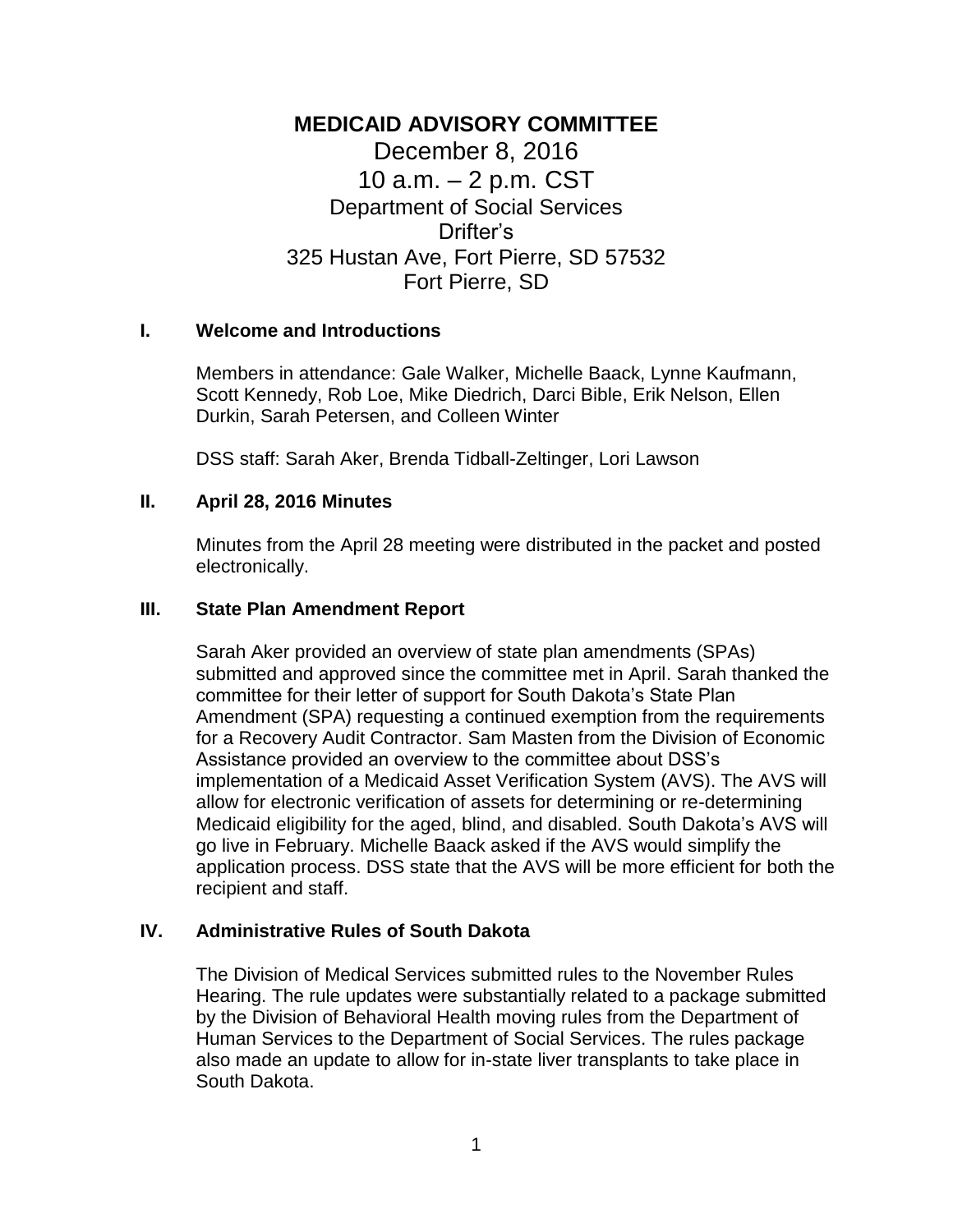# **V. Technology Update**

Lori Lawson gave an update about Medicaid's new online portal. More information about the portal is available online: <http://dss.sd.gov/medicaid/portal.aspx> Gale Walker asked about education for providers about the portal. DSS has a recorded training available online and has outreached associations regarding the availability of the portal.

# **VI. Legislative Budget Updates**

Brenda Tidball-Zeltinger provided an overview of the two legislative summer studies involving Medicaid topics. The first summer study analyzed if the number of nursing home beds under the current moratorium is appropriate. In general, the committee found the number of beds is appropriate, but the location of the beds is a challenge. Rob Lowe asked why South Dakota should have a moratorium. Gale Walker spoke to the reasons supporting a moratorium including cost containment, emphasis on moratoriums from a federal level, and as a method to encourage the provision of HCBS services. More information about the Summer Study on the Regulation of Nursing & Assisted Living Beds is available online:

[http://sdlegislature.gov/Interim/Documents.aspx?Committee=168&Session=2](http://sdlegislature.gov/Interim/Documents.aspx?Committee=168&Session=2016) [016](http://sdlegislature.gov/Interim/Documents.aspx?Committee=168&Session=2016)

The other summer study analyzed provider rates. DSS provided education on the methodologies related to reimbursement. Brenda spoke about the Governor's three year plan to ensure that all providers are at 90% of the methodology. The meeting minutes and handouts from the summer study are available online:

[http://sdlegislature.gov/Interim/Documents.aspx?Committee=166&Session=2](http://sdlegislature.gov/Interim/Documents.aspx?Committee=166&Session=2016) [016](http://sdlegislature.gov/Interim/Documents.aspx?Committee=166&Session=2016) The handout for rate methodology is located here: [http://sdlegislature.gov/docs/interim/2016/documents/PMM09-27-](http://sdlegislature.gov/docs/interim/2016/documents/PMM09-27-2016022015CostReportFiscalImpactSummary.pdf) [2016022015CostReportFiscalImpactSummary.pdf](http://sdlegislature.gov/docs/interim/2016/documents/PMM09-27-2016022015CostReportFiscalImpactSummary.pdf)

Brenda also spoke about the upcoming session and the Governor's recommended budget. The budget includes the funding for the three year rate plan. Although revenues are down, there are no cuts to budget; provider inflation is recommended at 1%.

# **VII. Telehealth**

Sarah Aker provided an overview of recent changes to SD Medicaid's telehealth policy to more closely align with Medicare. The changes also allow for telehealth to be provided in a skilled nursing facility.

# **VIII. Well Child Periodicy Schedule**